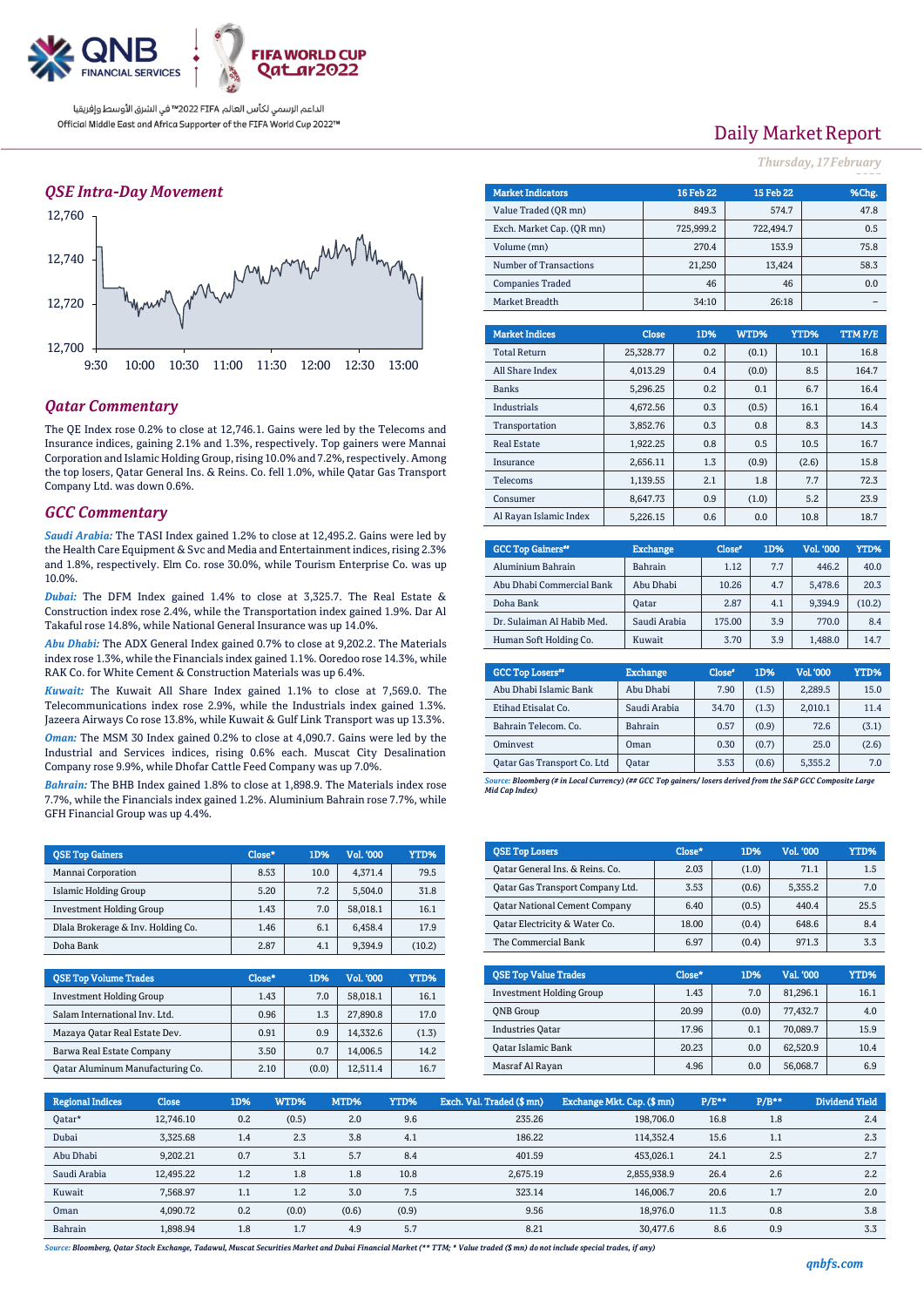

# Daily Market Report

### *Thursday, 17February*

#### *Qatar Market Commentary*

- The QE Index rose 0.2% to close at 12,746.1. The Telecoms and Insurance indices led the gains. The index rose on the back of buying support from GCC, Arab and foreign shareholders despite selling pressure from Qatari shareholders.
- Mannai Corporation and Islamic Holding Group were the top gainers, rising 10.0% and 7.2%, respectively. Among the top losers, Qatar General Ins. & Reins. Co. fell 1.0%, while Qatar Gas Transport Company Ltd. was down 0.6%.
- Volume of shares traded on Wednesday rose by 75.8% to 270.4mn from 153.9mn on Tuesday. Further, as compared to the 30-day moving average of 182.6mn, volume for the day was 48.1% higher. Investment Holding Group and Salam International Inv. Ltd. were the most active stocks, contributing 21.5% and 10.3% to the total volume, respectively.

| <b>Overall Activity</b>        | Buy %* | <b>Sell %*</b> | Net (QR)         |
|--------------------------------|--------|----------------|------------------|
| Qatari Individuals             | 33.45% | 37.03%         | (30, 463, 636.4) |
| <b>Oatari Institutions</b>     | 16.62% | 33.36%         | (142,096,847.2)  |
| Oatari                         | 50.07% | 70.39%         | (172.560.483.6)  |
| <b>GCC</b> Individuals         | 0.85%  | 0.50%          | 2,976,670.5      |
| <b>GCC</b> Institutions        | 3.94%  | 3.43%          | 4,263,187.0      |
| GCC                            | 4.79%  | 3.93%          | 7,239,857.5      |
| Arab Individuals               | 9.63%  | 8.48%          | 9,801,004.7      |
| <b>Arab Institutions</b>       | 0.00%  | 0.00%          |                  |
| Arab                           | 9.63%  | 8.48%          | 9,801,004.7      |
| Foreigners Individuals         | 2.87%  | 3.54%          | (5,727,363.0)    |
| <b>Foreigners Institutions</b> | 32.64% | 13.66%         | 161,246,984.5    |
| <b>Foreigners</b>              | 35.51% | 17.20%         | 155,519,621.5    |

*Source: Qatar Stock Exchange (\*as a % of traded value)*

## *Earnings Releases, Global Economic Data and Earnings Calendar*

#### Earnings Releases

| Company                  | <b>Market</b> | <b>Currency</b> | Revenue (mn)<br>402021 | % Change<br>YoY | <b>Operating Profit</b><br>$(mn)$ 402021 | % Change<br>YoY          | <b>Net Profit</b><br>$(mn)$ 402021 | % Change YoY |
|--------------------------|---------------|-----------------|------------------------|-----------------|------------------------------------------|--------------------------|------------------------------------|--------------|
| United Electronics Co.*  | Saudi Arabia  | <b>SR</b>       | 5.833.6                | $-2.2%$         | 452.8                                    | 29.7%                    | 396.8                              | 41.7%        |
| BH Mubasher*             | Dubai         | <b>AED</b>      | 65.4                   | 59.1%           | $\overline{\phantom{a}}$                 | $\overline{\phantom{a}}$ | 13.0                               | 125.0%       |
| Al Khazna Insurance Co.* | Abu Dhabi     | <b>AED</b>      | 6.0                    | $-69.8%$        | (45.6)                                   | N/A                      | 41.1                               | N/A          |
| Al Dhafra Insurance Co.* | Abu Dhabi     | <b>AED</b>      | 289.8                  | $-7.9%$         | 77.5                                     | 36.1%                    | 54.8                               | 18.7%        |

*Source: Company data, DFM, ADX, MSM, TASI, BHB. (\*Financial for FY2021)*

### Global Economic Data

| <b>Date</b> | <b>Market</b> | <b>Source</b>                     | <b>Indicator</b>              | Period | <b>Actual</b>            | Consensus        | <b>Previous</b> |
|-------------|---------------|-----------------------------------|-------------------------------|--------|--------------------------|------------------|-----------------|
| 02/17       | <b>US</b>     | <b>U.S. Census Bureau</b>         | <b>Housing Starts</b>         | Jan    | $\overline{\phantom{a}}$ | 1695k            | 1702k           |
| 02/17       | <b>US</b>     | U.S. Census Bureau                | <b>Housing Starts MoM</b>     | Jan    | $\overline{\phantom{a}}$ | $-0.40%$         | 1.40%           |
| 02/17       | <b>US</b>     | U.S. Census Bureau                | <b>Building Permits</b>       | Jan    | $\overline{\phantom{a}}$ | 1750k            | 1873k           |
| 02/17       | <b>US</b>     | U.S. Census Bureau                | <b>Building Permits MoM</b>   | Jan    | $\overline{\phantom{a}}$ | $-7.20%$         | 9.10%           |
| 02/17       | <b>US</b>     | Department of Labor               | <b>Initial Jobless Claims</b> | 12-Feb | $\overline{\phantom{a}}$ | 218 <sub>k</sub> | 223k            |
| 02/16       | <b>UK</b>     | UK Office for National Statistics | <b>CPI MoM</b>                | Jan    | $-0.10%$                 | $-0.20%$         | 0.50%           |
| 02/16       | <b>UK</b>     | UK Office for National Statistics | <b>CPI YoY</b>                | Jan    | 5.50%                    | 5.40%            | 5.40%           |
| 02/16       | <b>UK</b>     | UK Office for National Statistics | <b>CPI Core YoY</b>           | Jan    | 4.40%                    | 4.30%            | 4.20%           |
| 02/17       | Japan         | Ministry of Finance Japan         | <b>Trade Balance</b>          | Jan    | $-42191.1b$              | $-41600.0b$      | $-4582.4b$      |
| 02/17       | Japan         | Ministry of Finance Japan         | <b>Trade Balance Adjusted</b> | Jan    | $-4932.6b$               | $-4398.3b$       | $-435.3b$       |
| 02/16       | China         | National Bureau of Statistics     | PPI YoY                       | Jan    | 9.10%                    | 9.50%            | 10.30%          |
| 02/16       | China         | National Bureau of Statistics     | <b>CPI YoY</b>                | Jan    | 0.90%                    | 1.00%            | 1.50%           |

*Source: Bloomberg (s.a. = seasonally adjusted; n.s.a. = non-seasonally adjusted; w.d.a. = working day adjusted)*

#### Earnings Calendar

| <b>Tickers</b> | <b>Company Name</b>                          | Date of reporting 4Q2021 results | No. of days remaining | <b>Status</b> |
|----------------|----------------------------------------------|----------------------------------|-----------------------|---------------|
| <b>GISS</b>    | <b>Gulf International Services</b>           | 17-Feb-22                        | $\mathbf 0$           | Due           |
| <b>SIIS</b>    | Salam International Investment Limited       | 20-Feb-22                        | 3                     | Due           |
| <b>DOHI</b>    | Doha Insurance Group                         | 20-Feb-22                        | 3                     | Due           |
| <b>MCGS</b>    | Medicare Group                               | 21-Feb-22                        | 4                     | Due           |
| MPHC           | Mesaieed Petrochemical Holding Company       | 21-Feb-22                        | 4                     | Due           |
| <b>MERS</b>    | Al Meera Consumer Goods Company              | 22-Feb-22                        | 5                     | Due           |
| <b>WDAM</b>    | Widam Food Company                           | 23-Feb-22                        | 6                     | Due           |
| <b>DBIS</b>    | Dlala Brokerage & Investment Holding Company | 23-Feb-22                        | 6                     | Due           |
| QATI           | Qatar Insurance Company                      | 27-Feb-22                        | 10                    | Due           |
| AKHI           | Al Khaleej Takaful Insurance Company         | 28-Feb-22                        | 11                    | Due           |
| QOIS           | <b>Qatar Oman Investment Company</b>         | 3-Mar-22                         | 14                    | Due           |
| <b>BLDN</b>    | Baladna                                      | 7-Mar-22                         | 18                    | Due           |
| QFBQ           | <b>Qatar First Bank</b>                      | 23-Mar-22                        | 34                    | Due           |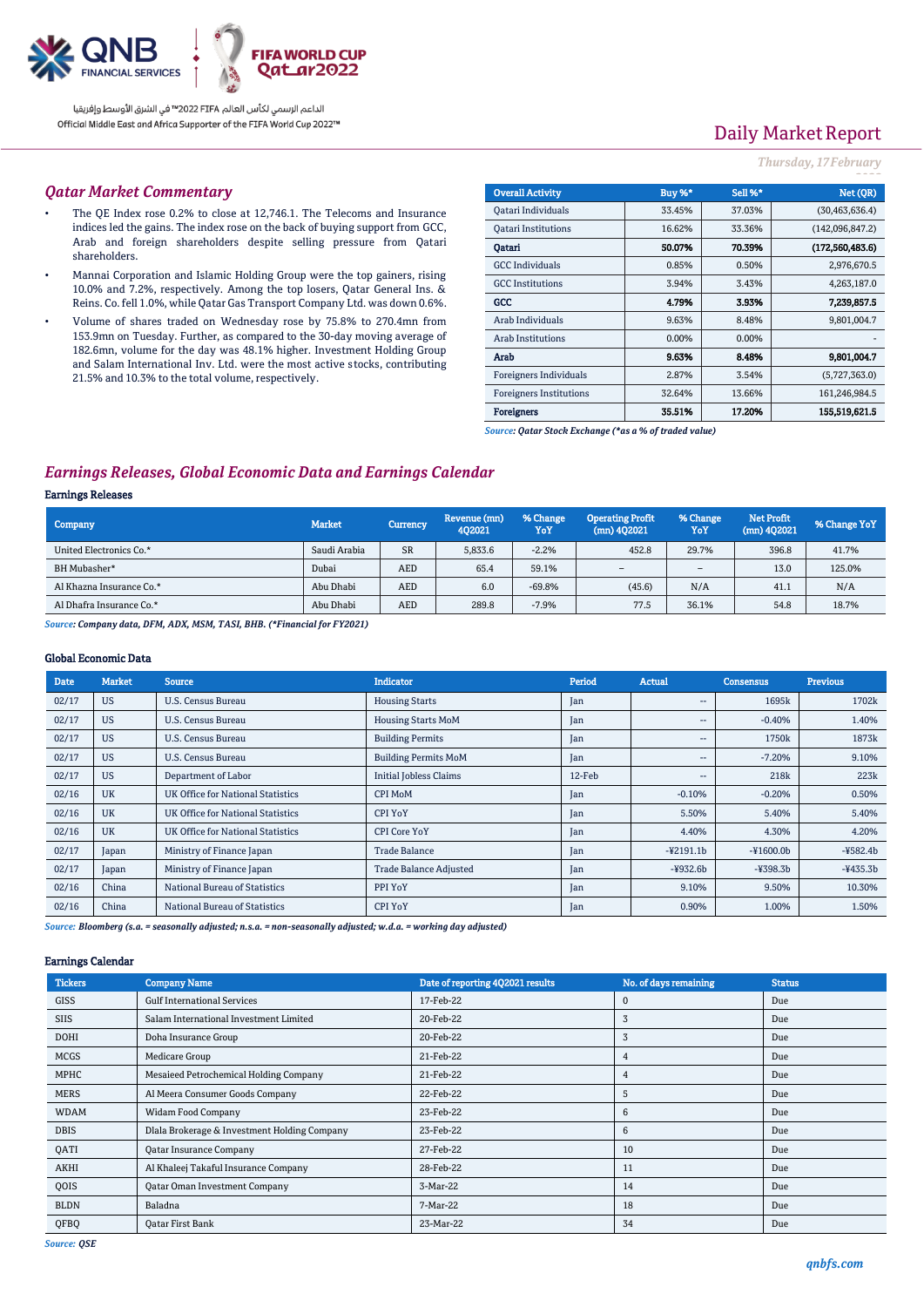

### *Qatar*

- QNB Group launches sustainable monetary project QNB Group in conjunction with UK-based HSBC have launched a green energy-centered monetary tool which will aid in increasing the short term sustainable funding options for banks and companies. Considered HSBC's first green repurchase agreement globally which are short-term money market instruments used to manage near term liquidity and funding needs mainly by banks and major firms, these green bonds help boost demands for sustainable assets, according to Qatar News Agency. (Bloomberg)
- Alpen Capital: Qatar insurance market may reach \$1.9bn in 2026 driven by growth in life, non-life segments – The insurance market in Qatar is estimated to reach \$1.9bn in 2026, growing at a CAGR of 4.7% from 2021, according to researcher Alpen Capital. The non-life segment is estimated to grow at a CAGR of 4.7% to reach \$1.8bn by 2026, aided by expected recovery in economic activity, tourist arrivals during the 2022 FIFA World Cup, infrastructure developments in the run up to the mega event, and the rollout of a new health insurance plan for expatriates and their families, Alpen Capital said. The FIFA World Cup, which is estimated to attract 1.2mn visitors from across the globe, will provide a "massive boost" to the economy and an uptick in business activity. "Visitors during the event will also be required to purchase a health insurance plan, helping the segment grow," Alpen Capital noted. Property and fire insurance business lines will continue to benefit as World Cup-related infrastructure projects are currently valued at \$300bn. Further projects such as the development of airports, metropolitan network, along with emerging cities are likely to boost insurable assets and aid gross written premium (GWP) growth. The life insurance segment is estimated to grow at a CAGR of 4.7% during the forecast period, largely driven by increasing awareness among the locals and a relatively stable population growth of 2% CAGR between 2021 and 2026. (Gulf-Times.com)
- QIBK launches 'Instant Finance Against Deposit' on mobile app Qatar Islamic Bank (QIBK), Qatar's leading digital bank, has announced its innovative new 'Instant Finance Against Deposit' feature, a first of its kind in Qatar, available now on its award-winning Mobile App. QIBK customers who have Fixed or Certificate of Deposits with the bank can now avail instant financing through the app backed by their deposits. The new service, in addition to a host of market leading services offered by QIBK, makes it the first bank in the country to offer end-to-end Instant Financing against salary or against fixed deposit, a continuation of the bank's extensive digitization efforts which aim to offer customers a bespoke, seamless banking experience through the Bank's Mobile App. (Peninsula Qatar)
- Baladna to disclose its annual financial results on March 07 Baladna intended to disclose its financial statement for the period ending 31st December 2021 on 07/03/2022. (QSE)
- QLM Life & Medical Insurance Company to holds its AGM and EGM on March 14 – QLM Life & Medical Insurance Company announced that the General Assembly Meeting AGM and EGM will be held on 14/03/2022, virtually in the company headquarters in West Bay, Doha and 04:30 PM. In case of not completing the legal quorum, the second meeting will be held on 21/03/2022, virtually in the company headquarters in West Bay, Doha and 04:30 PM. One of the items of its agenda is approving the recommended profits distribution, being cash dividend of 22% of the share par value, i.e. 22 dirhams for each share. (QSE)
- Qatar Fuel Co. postponed its EGM to February 27 due to lack of quorum – Qatar Fuel Co. announced that due to non-legal quorum for the EGM on 16/02/2022, therefore, it has been decided to postpone the meeting to 27/02/2022& 07:00 PM& through web meeting at Woqod Tower. (QSE)
- Medicare Group Co. holds its investors relation conference call on February 23 to discuss the financial results – Medicare Group Co. announced that the conference call with the Investors to discuss the financial results for the Annual 2021 will be held on 23/02/2022 at 12:30 PM, Doha Time. (QSE)
- Baladna holds its investors relation conference call on March 09 to discuss the financial results – Baladna announced that the conference call with

# Daily Market Report

*Thursday, 17February*

*2022*

the Investors to discuss the financial results for the Annual 2021 will be held on 09/03/2022 at 12:00 PM, Doha Time. (QSE)

- Barwa Real Estate Company holds its AGM and EGM on March 13 Barwa Real Estate Company announces that the General Assembly Meeting AGM and EGM will be held on 13/03/2022, in BARWA Real Estate Headquarters, Tower no. 1 second Floor, Barwa AlSadd Towers – Suhaim Bin Hamad Street and 05:30 PM. In case of not completing the legal quorum, the second meeting will be held on 14/03/2022, in BARWA Real Estate Headquarters, Tower no. 1 second Floor, Barwa AlSadd Towers – Suhaim Bin Hamad Street and 05:30 PM. (QSE)
- Gulf Warehousing Co. AGM and EGM endorses items on its agenda Gulf Warehousing Co. announced the results of the AGM and EGM. The meeting was held on 16/02/2022. Further, the AGM discussed the balance sheet and profit and loss account and agree on the distribution of cash dividends on the value of QR (0.10) per share by 10%. (QSE)
- Investment Holding Group Board of directors meeting on March 06 The Investment Holding Group has announced that its Board of Directors will be holding a meeting on 06/03/2022 to discuss the items on its agenda. One of the items of its agenda is to discuss and recommend to the General Assembly the dividends distribution to the shareholders. (QSE)
- Fintech is enabling digital transformation in banks, says Doha Bank CEO – Financial Technology (fintech) is enabling digital transformation in banks, compelling them to level up their digital transformation and actively seek to implement the latest advancements, Doha Bank CEO Dr R Seetharaman has said. Seetharaman made the statement during the European University Finance Society's virtual event held recently. Also participating in the event, among others, were Rron Morina, Hadi Itani, and Stef De Jon of the EU Finance Society. "Fintech firms in Qatar are focused on improving customer experience by providing more accessible financial services. Mobile banking and digital banking will be felt in the Internet of Things, blockchain, and open banking. Digital banks' key success factors include differentiated value proposition, early revenue recognition, quick scalability, and cost-efficiency. "As an active member of Qatar FinTech hub (QFTH), a Qatar Development Bank fintech incubator, Doha Bank is one of the leading commercial banks in the State of Qatar. We are constantly innovating and seeking to partner with and help the fintech ecosystem grow. It is a key objective for Doha Bank to support the transformation of the financial ecosystem in Qatar to achieve the vision set by the Qatar Central Bank," he said. Seetharaman also highlighted ESG, SDG, and Doha Bank's 'Green Banking', saying the global reporting initiative, UN Sustainable Development Goals, MSCI scoring system, and the Sustainability Accounting Standards Board are the major ESG frameworks. Green banking promotes environmental-friendly practices and is reducing carbon footprint from banking activities, he said, adding that banks, as socially-responsible citizens, should earmark capital for green banking apart from capital for regulatory requirements. (Gulf-Times.com)
- Qatar Investment Authority to commit \$1.5 billion to India and SEAfocused fund – Qatar's sovereign wealth fund, the Qatar Investment Authority (QIA), will commit up to \$1.5 billion to a new fund set up by media magnate James Murdoch and former Star India chief executive, Uday Shankar. Together as co-chairs, the pair will run the new venture known as Bodhi Tree, an investment platform that will pursue media and consumer technology opportunities in Southeast Asia and India. (Bloomberg)

### *International*

 US retail sales race to record high; economy shows strength ahead of rate hikes – US retail sales increased by the most in 10 months in January, lifting the level of sales to a record high amid a surge in purchases of motor vehicles and other goods, but higher prices could limit the boost to economic growth this quarter. The report from the Commerce Department on Wednesday showed underlying strength in the economy ahead of anticipated interest rate increases from the Federal Reserve starting in March, although retail sales in December were much weaker than initially estimated. "The strong rebound in January retail sales, though partly in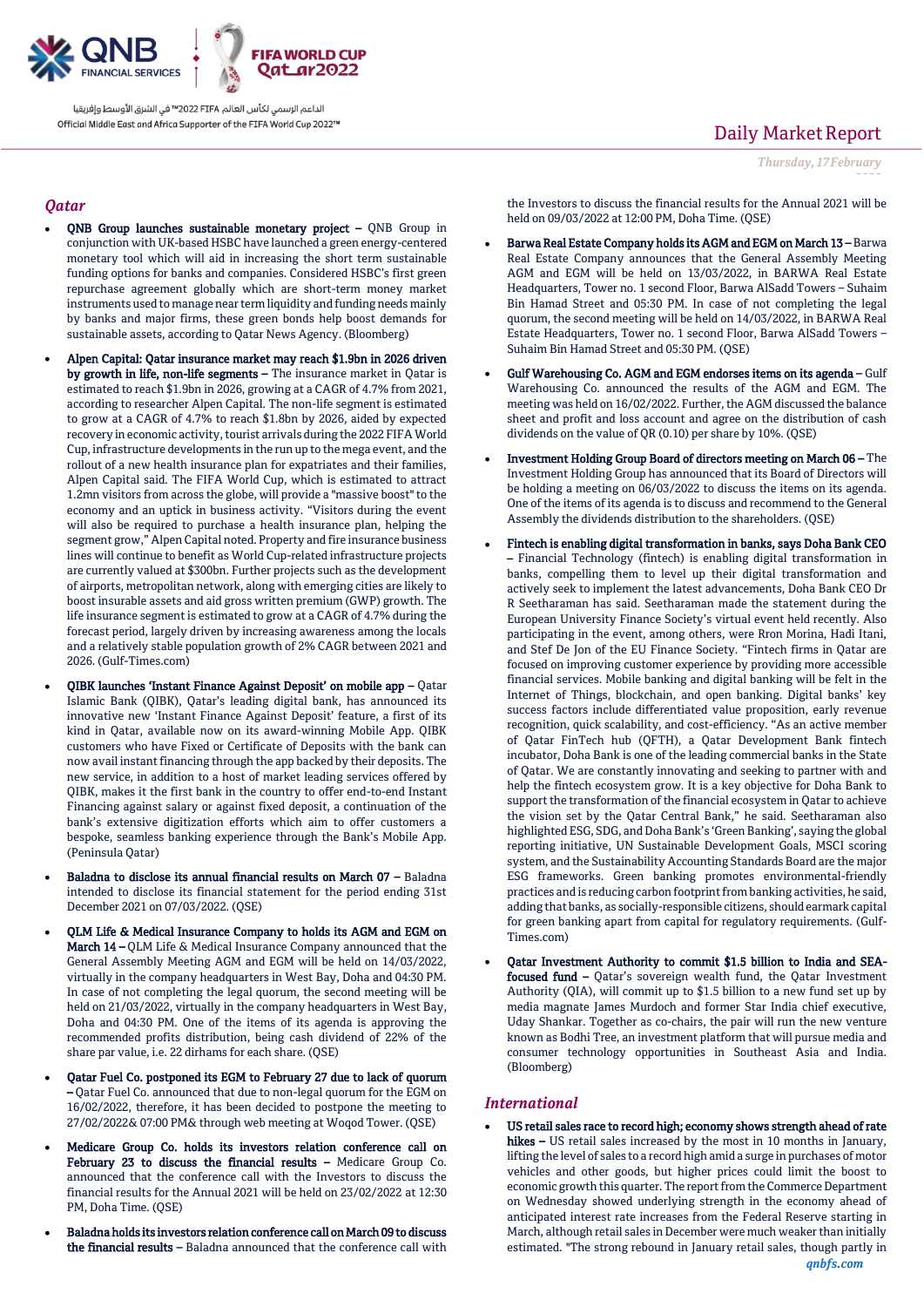

response to last year's weak finish and inflated by higher prices, suggests consumers still have plenty in the tank to propel the expansion forward this year," said Sal Guatieri, a senior economist at BMO Capital Markets in Toronto. "Rate hikes won't cool their jets for a while, making the Fed's job of driving down inflation that much harder." Retail sales surged 3.8% last month, the largest rise since last March. That raised sales to their highest level since the government started tracking the series in 1992. Data for December was revised down to show sales declining 2.5% instead of 1.9% as previously reported. Economists polled by Reuters had forecast retail sales would rise 2.0%, with estimates ranging from as low as 0.7% to as high as 4.4%. (Reuters)

- UK inflation climbs to highest since 1992 at 5.5% British consumer prices rose at the fastest annual pace in nearly 30 years last month, intensifying the squeeze on households and reinforcing the chances that the Bank of England will raise interest rates for a third meeting in a row. The annual rate of consumer price inflation rose to 5.5% in January, the highest since March 1992, when Britain was emerging from a long period of inflation-feeding high wage deals. This was above most economists' forecasts in a Reuters poll for it to hold at December's 5.4% rate. Earlier this month the Bank of England predicted inflation will peak at around 7.25% in April, when household energy bills are due to rise by more than half. "This morning's upside surprise to UK inflation serves to underscore a recent global trend: higher and more persistent inflation has caught central banks on the back foot and opened the door to more interest rate hikes this year," said Ambrose Crofton, global strategist at J.P. Morgan Asset Management. (Reuters)
- Surging housing costs boosting overall euro zone inflation Eurozone housing costs rose sharply last year, boosted by soaring German property prices and adding to already uncomfortably high overall inflation, a European Central Bank study showed on Wednesday. Housing costs are mostly excluded from headline inflation figures but the ECB promised last year to take this cost into account even before official data can be adjusted to better reflect the actual price changes experienced by households. While housing costs do not deviate significantly from overall price changes over several decades, they would have added to inflation for most of the past decade and would have lifted inflation in the third quarter of last year by just over 0.3%. Although inflation is now more than twice the ECB's 2% target, the bank has kept policy especially loose on the assumption that inflation will fall back below target next year without any action. It now sees inflation at 3.2% this year, falling to 1.8% in 2023, so even a small boost from house prices could put price growth right at or even above target next year. (Reuters)
- China's inflation slows, leaving room for policy easing China's factorygate inflation eased to its slowest pace in six months and consumer price growth also softened in January amid weakening property sector demand, new coronavirus curbs and government efforts to rein in surging materials costs. The producer price index (PPI) increased 9.1% from a year ago, the National Bureau of Statistics (NBS) said in a statement on Wednesday, slower than the 9.5% growth tipped by a Reuters poll and a 10.3% gain in December. It was the weakest pace since July. While producer prices in the world's second-largest economy remain elevated thanks to critical supply issues and home and abroad, China's relatively benign consumer inflation contrasts with cost pressures seen in most other economies. Analysts believe cooling inflation could provide room for the People's Bank of China (PBOC) to ease policy to support the slowing economy, even as major central banks elsewhere tighten policy. "Inflation concerns are unlikely to hold back the (People's Bank of China) from more policy loosening measures," said Sheana Yue, China Economist at Capital Economics. China's consumer price index (CPI) inched up 0.9% last month from a year earlier. Economists in a Reuters poll had expected a 1% rise following a 1.5% uptick in December. "Lower inflation reflects the weak domestic demand," said Zhiwei Zhang, Chief Economist at Pinpoint Asset Management. "Macro policies have turned more supportive but it takes time for the impact to be transmitted to the economy." (Reuters)

### *Regional*

 Regional F&B innovators maximize business potential of Gulfood with host of new deals - Food and beverage producers from across the GCC

# Daily Market Report

### *Thursday, 17February*

*2022* have made the most of a busy first three days of Gulfood 2022, capitalizing on the opportunities at the 27th edition of the world's largest annual F&B sourcing event at Dubai World Trade Centre (DWTC), putting pen to paper on a number of MoUs and new partnerships. Dubai-based hydroponic farm management company, Greener Crop, which specializes in setting up and operating commercial hydroponic farms, has maximized the growing appetite for agribusiness solutions with the signing of a partnership with Tamkeen Investments, a venture capital with an aim to revolutionize economic sectors in Oman and other GCC countries, to develop and manage hydroponic farms in Oman. (Zawya)

- Predixa launches the world's first nationalization index for GCC countries – Predixa Technologies, announced the release of the world's first Nationalization Index for firms operating in the GCC nations as part of its Diversity, Equity and Inclusion (DEI) service which will benefit both government bodies as well as commercial organizations in the way nationalization requirements are measured and reported. The problem is about firms getting the best from investing in nationals who are made to feel included within the culture of their organization, their training and development and their health and well-being within the firm. Solving this problem would clearly benefit organizations as well as nationals, but measuring the effectiveness of initiatives is another issue. (Zawya)
- Saudi British Bank's 4Q net profit drops 26% as provisions climb Saudi British Bank's (SABB) net profit slumped 26% to SR595mn (\$159mn) for the fourth quarter of 2021 compared to SR 801mn for the same period last year as provisions for expected credit losses (ECL) mounted. This compares with a net profit of SR1.03bn it made in the prior quarter, SABB said in a filing on Saudi Tadawul on Wednesday. The effort missed average analysts estimate of SR737mn, according to Refinitiv. In Q4, provision for ECL was SR414mn riyals versus SR32mn in the year-ago period. In 3Q2021 it was SR13mn. According to SABB, the current quarter reflected increased charges against certain corporate customers. For the full year 2021, SABB made a net profit of SR3.20bn versus a net loss of SR4.16bn in 2020. This came below the average analyst estimate of SR3.57bn. (Zawya)
- SABB's reports net profit of SR3202.0mn in FY2021 The Saudi British Bank (SABB) recorded net profit of SR3,202.0mn in FY2021 vs net loss of SR4,168.0mn in FY2020. Total operating profit fell 10.6% YoY to SR7,938.0mn in FY2020. Total income for special commissions/Financing &investments fell 18.2% YoY to SR6,387mn in FY2020. Total assets stood at SR272.4bn at the end of December 31, 2021 as compared to SR276.5bn at the end of December 31, 2020. Loans and advances stood at SR167.6bn (+9.3% YoY), while Clients' deposits stood at SR186.8bn (-1.2% YoY) at the end of December 31, 2021. EPS came in at SR1.56 in FY2021 as compared to Loss per share of SR-2.02 in FY2020. (Tadawul)
- Saudi companies look to Bahrain market at Gulf construction Expo 2022 A group of leading companies in the Kingdom of Saudi Arabia will be participating in the Gulf Construction Expo 2022 in the Kingdom of Bahrain, which is being held under the patronage of His Royal Highness Prince Salman bin Hamad Al Khalifa the Crown Prince and Prime Minister, from 22 to 24 March at the Bahrain International Exhibition and Convention Centre. Among the most prominent Saudi companies participating in the Gulf Construction Expo include Arabian Vermiculite Industries (AVI), Construction Material Chemical Industries (CMCI), KBE International, Panels Technology Factory (Techno Panel) and Saudi Perlite. The companies will be offering a diverse product range of building and construction materials. The Leading companies in the construction sector of Saudi Arabia will be looking to take advantage of the business opportunities that Bahrain offers them as well as the strategic branding platform that taking part at the Gulf Construction Expo provides them. (Zawya)
- Saudi-listed GASCO to acquire 55% of Best Gas Carrier in \$7mn deal Saudi-listed National Gas and Industrialization Co., or GASCO, has announced it has signed an agreement to acquire 55 percent of Best Gas Carrier Co. Total transaction value stands at SR29mn (\$7mn), comprising the purchase price and capital investment in Best Gas Carrier Co. The acquisition deal fits GASCO's strategy to be the leading provider of reliable gas solutions in the Kingdom. Best Gas Carrier Co. operates by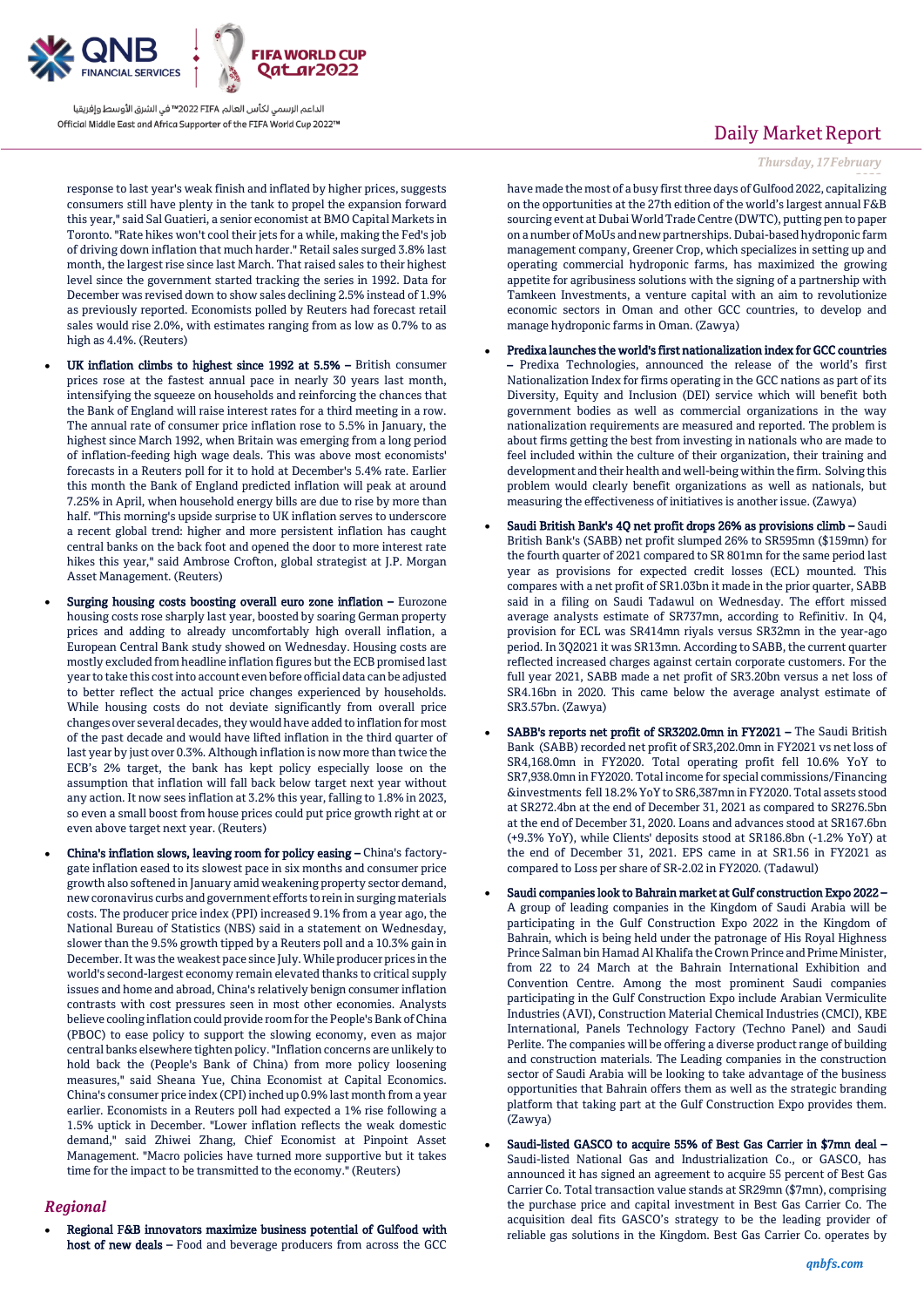

purchasing gas-filled and empty cylinders from GASCO and reselling them to end-users. (Zawya)

- CBRE: Saudi's real estate activity to rebound this year Saudi Arabia's real estate activity is expected to rebound this year after a recent slowdown, with residential transactions in key markets already showing signs of an upswing. In its latest report, CBRE Group said the number of residential transactions increased by 12.7% in Riyadh from 2020 to 2021, after falling by 20.9% from 2019 to 2020. Another key market, Jeddah also saw an increase of 6.7% from 2020 to 2021, although numbers in Dammam dropped by 14.9%. CBRE said the latest data indicate that there is a likelihood of a marked rebound in real estate activity in 2022. Average apartment prices in Saudi Arabia have likewise increased by 12% in Riyadh in the year to 4Q2021, 13% in Jeddah, 7.7% in Dammam and 15.3% in Khobar, Eastern Saudi Arabia. However, overall residential transaction volumes fell by 5.3% in 2021, despite an 11.7% increase in the number of mortgage contracts. The total value of mortgages issued in the kingdom decreased by 1.2% YoY, with single-family residences accounting for 78.3% of the transactions. (Zawya)
- Moody's: Saudi Aramco's transfer to PIF is credit positive Saudi Aramco's transfer of four percent of its ownership of the company to the kingdom's Public Investment Fund (PIF) is credit positive, according to ratings agency Moody's. The share transfer is credit positive for the PIF because it increases its assets under management, improves its sector diversification and adds an asset that regularly pays dividends to its portfolio, the agency said in a report on Tuesday. The transfer reflects the fund's importance to Saudi Arabia and its key role in implementing the country's Vision 2030. "The transaction required no payments to Saudi Arabia from PIF and is therefore akin to an equity injection," Moody's said. PIF's assets under management will increase by SAR296.4bn (\$79bn) or 20% versus year-end 2020 following the transfer, based on Saudi Aramco's market capitalization as of 13 February, the global ratings agency noted. (Zawya)
- Fed rate hike: UAE banks could see 15% rise in net income The UAE's banks are likely to benefit from the planned increase in interest rates by the US Federal Reserve, which the Central Bank of the UAE (CBUAE) will likely mirror because the UAE dirham is pegged to the US dollar, according to a report from S&P Global. "We calculate a 15 percent increase in net income and 1.4 percentage-point rise in return on equity for every 100 basis-points increase (parallel shift)," Mohamed Damak, a credit analyst at S&P Global said. Economists at the ratings agency expect the Fed to raise rates six times this year starting in March, and five more times in total in 2023 and 2024. (Zawya)
- UAE's industrial exports hit \$32.6bn in 2021 The UAE recorded AED120bn (\$32.6bn) in industrial exports to foreign markets in 2021, driven by a surge in the number of factories commencing production, said the country's Ministry of Industry and Advanced Technology (MoIAT). The MoIAT, established in July 2020, has overseen a historic rise in industrial exports, with 220 new facilities going into service during the year, according to a report by state news agency WAM on Wednesday. The state's National In-Country Value (ICV) Program, which was launched to redirect spending by public entities and major companies under its umbrella to the local economy, has also succeeded in circulating AED41.4bn back into the domestic market, further promoting local companies. As a result, the UAE has climbed five places in the latest Competitive Industrial Performance Index by the United Nations Industrial Development Organisation (UNIDO), the report said. (Zawya)
- PROJECTS: UAE's NPCC, Egypt's ENPPI sign MoU to collaborate on projects in the MENA region – The UAE-based National Petroleum Construction Company (NPCC), a subsidiary of the National Marine Dredging Company (the Group), said on Wednesday that it has signed a memorandum of understanding (MoU) with Egyptian energy engineering firm ENPPI to collaborate on projects in the Middle East and North Africa (MENA) region. The agreement was signed on Wednesday in the presence of the Petroleum and Mineral Resources Minister, Tariq al-Mulla, during the Egypt Petroleum Show (EGYPS). (Zawya)
- Dubai's National General Insurance posts 53.5% rise in 2021 net profit Dubai-listed National General Insurance reported a net profit of

# Daily Market Report

*Thursday, 17February*

*2022* AED70.8mn (\$19.3mn) for 2021, up by 53.5% compared to a year earlier. The company, which is partly owned by Dubai Investments, also saw gross premiums increase by 11.5% to AED645.8mn during the period, according to a statement to the Dubai Financial Market (DFM) on Wednesday. Net claims paid during the year reached AED166.6mn, up by 8.4% from the AED153.7mn recorded in 2020, while underwriting profit fell 12.8% to AED41.5mn. The company's gross income from its investment portfolio stood at AED45.8mn in 2021, compared to AED14mn in 2020. Dubai Investments, which owns 45.2% of NGI, announced plans in December to take full ownership of the company. (Zawya)

- New Airbnb deal to boost Abu Dhabi's holiday homes market Home rental giant Airbnb has signed a deal that is expected to boost the holiday homes market in Abu Dhabi. The memorandum of understanding (MoU) between Airbnb and the Department of Culture and Tourism Abu Dhabi (DCT Abu Dhabi), will see the two organizations "collaborate to promote" the vacation homes sector in the UAE capital. Under the agreement, DCT Abu Dhabi will have access to Airbnb's new data based platform called "City Portal," which connects the company with governments and tourism bodies. (Zawya)
- Abu Dhabi's Etihad lines up order for seven Airbus A350 cargo planes Abu Dhabi's Etihad Airways on Wednesday signed a letter of intent to order seven Airbus A350 freighter aircraft, European planemaker Airbus (AIR.PA) said at the Singapore Airshow. The value of the potential deal was not disclosed. The state-owned airline had been considering the Airbus freighter and the competing 777X cargo jet developed by Boeing (BA.N). Etihad Chief Executive Tony Douglas said the Airbus jets would play a key role in the airline's cargo strategy. He has previously said that the Airbus A350 and Boeing 787 Dreamliner widebody passenger jets would become the backbone of its fleet. Earlier on Wednesday Airbus said that Singapore Airlines (SIAL.SI) had finalized a deal to order seven A350 freighters. (Reuters)
- Takaful announces 2021 net profit Takaful International Company has reported net profit attributable to the shareholders of the parent for the three months ended December 31, 2021 of BHD227,000 compared with BHD564,000 for the same period last year, a decrease of 60 per cent, and a corresponding earnings per share at 2.67 fils compared with 6.63 fils for the same period of 2020. Total comprehensive income attributable to the shareholders of the parent for the three months ended December 31, 2021 stood at BHD177,000 compared with BHD589,000 for the same period of 2020 year, a decrease of 70pc. The company reported a total net profit of BHD396,000 for the fourth quarter 2021 compared with BHD538,000 for the same period of 2020 with a decrease percentage of 26pc, which is attributed to lower performance of the shareholders' fund. (Zawya)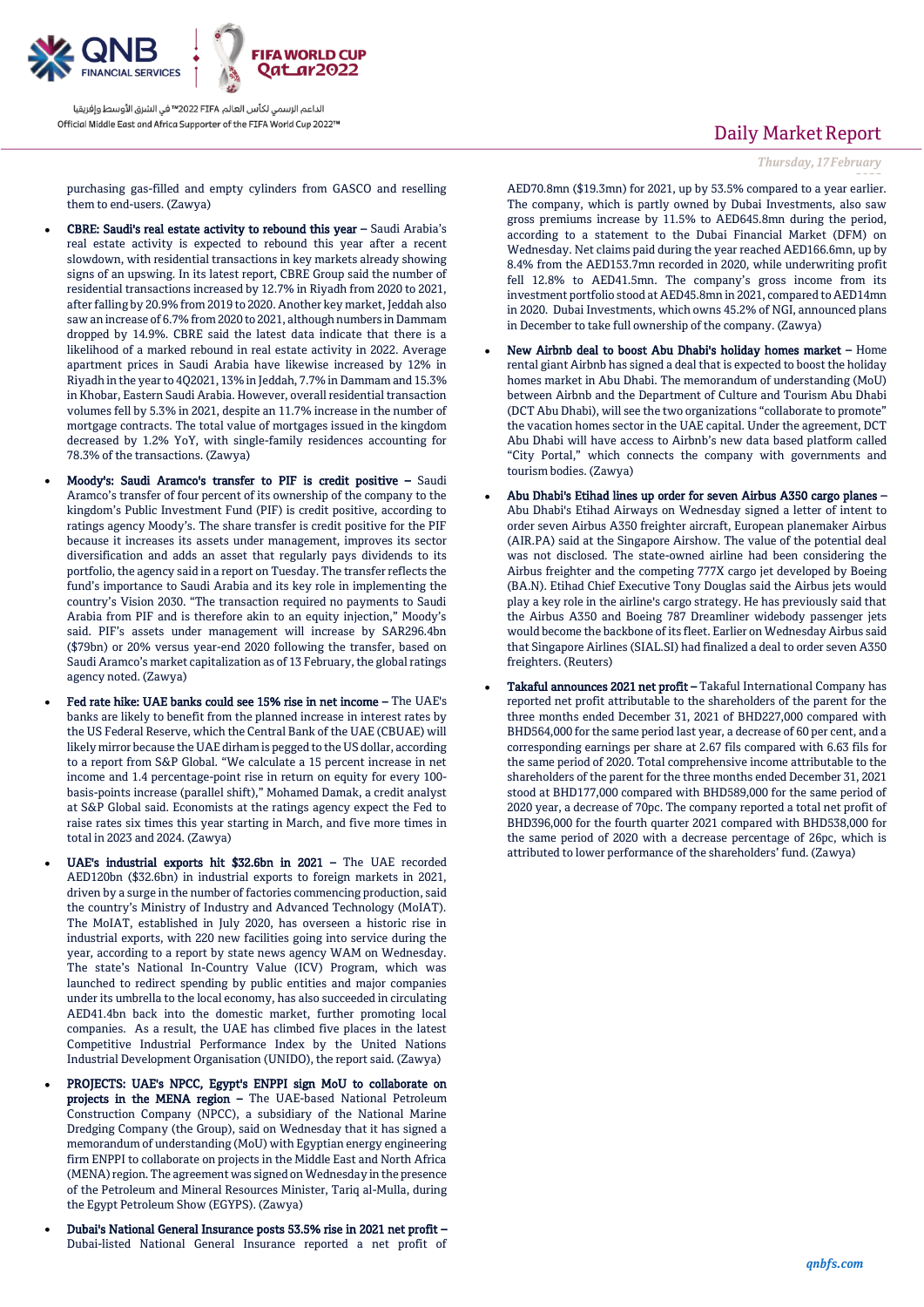

Jan-18 Jan-19 Jan-20 Jan-21 Jan-22 QSE Index **SAPPan Arab** S&P Pan Arab **SAP GCC** 

W

# Daily Market Report

## *Thursday, 17February*

*2022*





 $14C$ 

September 200

*Source: Bloomberg*



*Source: Bloomberg*

60.0 80.0 100.0 120.0 140.0 160.0 180.0

| <b>Asset/Currency Performance</b>    | Close (\$) | 1D%   | WTD%  | YTD%  |  |  |
|--------------------------------------|------------|-------|-------|-------|--|--|
| Gold/Ounce                           | 1,869.80   | 0.9   | 0.6   | 2.2   |  |  |
| Silver/Ounce                         | 23.60      | 1.0   | 0.1   | 1.2   |  |  |
| Crude Oil (Brent)/Barrel (FM Future) | 94.81      | 1.6   | 0.4   | 21.9  |  |  |
| Crude Oil (WTI)/Barrel (FM Future)   | 93.66      | 1.7   | 0.6   | 24.5  |  |  |
| Natural Gas (Henry Hub)/MMBtu        | 4.39       | 1.9   | 12.0  | 19.9  |  |  |
| LPG Propane (Arab Gulf)/Ton          | 128.50     | 4.5   | 1.6   | 14.5  |  |  |
| LPG Butane (Arab Gulf)/Ton           | 154.88     | 2.1   | (0.2) | 11.2  |  |  |
| Euro                                 | 1.14       | 0.1   | 0.2   | 0.0   |  |  |
| Yen                                  | 115.52     | (0.1) | 0.1   | 0.4   |  |  |
| GBP                                  | 1.36       | 0.4   | 0.2   | 0.4   |  |  |
| CHF                                  | 1.08       | 0.3   | 0.4   | (1.1) |  |  |
| AUD                                  | 0.72       | 0.6   | 0.8   | (0.9) |  |  |
| <b>USD Index</b>                     | 95.70      | (0.3) | (0.4) | 0.0   |  |  |
| <b>RUB</b>                           | 75.27      | (0.1) | (2.5) | 0.8   |  |  |
| <b>BRL</b>                           | 0.19       | 0.5   | 2.3   | 8.5   |  |  |
| Source: Bloomberg                    |            |       |       |       |  |  |

#### *Source: Bloomberg*

| <b>Global Indices Performance</b> | Close      | 1D%*  | WTD%* | YTD%* |
|-----------------------------------|------------|-------|-------|-------|
| <b>MSCI</b> World Index           | 3,060.29   | 0.2   | 0.7   | (5.3) |
| DJ Industrial                     | 34,934.27  | (0.2) | 0.6   | (3.9) |
| S&P 500                           | 4,475.01   | 0.1   | 1.3   | (6.1) |
| NASDAQ 100                        | 14,124.09  | (0.1) | 2.4   | (9.7) |
| STOXX 600                         | 467.77     | 0.2   | (0.6) | (4.2) |
| DAX                               | 15,370.30  | (0.1) | (0.5) | (2.7) |
| <b>FTSE 100</b>                   | 7,603.78   | 0.3   | (0.9) | 3.3   |
| CAC <sub>40</sub>                 | 6,964.98   | (0.1) | (0.9) | (2.7) |
| Nikkei                            | 27,460.40  | 2.4   | (0.4) | (4.8) |
| <b>MSCI EM</b>                    | 1,244.19   | 1.2   | 0.3   | 1.0   |
| <b>SHANGHAI SE Composite</b>      | 3,465.83   | 0.6   | 0.4   | (4.5) |
| <b>HANG SENG</b>                  | 24,718.90  | 1.5   | (0.8) | 5.6   |
| <b>BSE SENSEX</b>                 | 57,996.68  | (0.0) | 0.2   | (1.1) |
| Bovespa                           | 115,181.00 | 1.1   | 2.3   | 18.7  |
| <b>RTS</b>                        | 1,524.51   | 1.8   | 3.7   | (4.5) |

*Source: Bloomberg (\*\$ adjusted returns)*